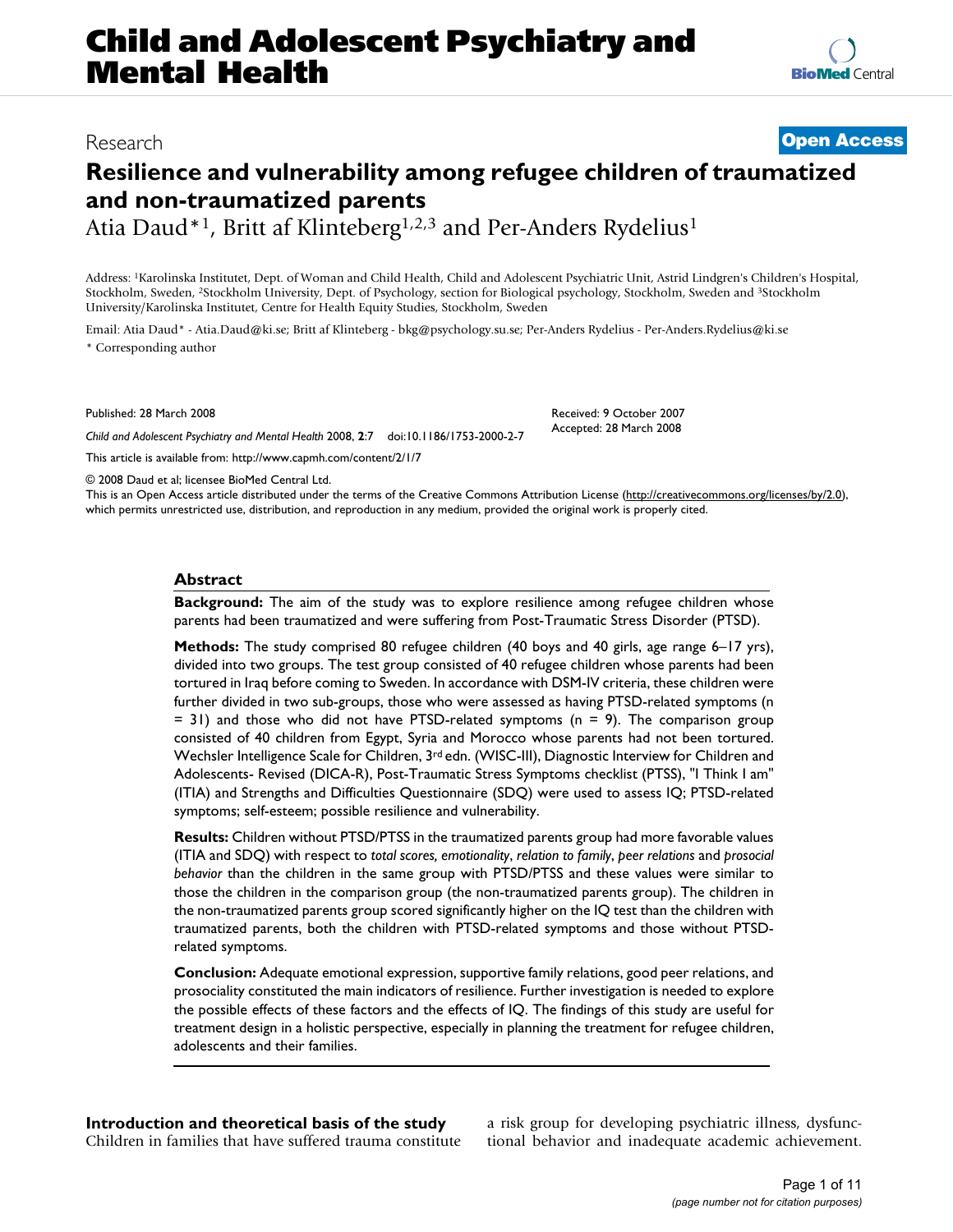Child maladaptive stress syndrome has been shown to be associated with parental psychiatric illness [1].

The association between parental trauma and children's symptomatology has been explored among children of Holocaust survivors [2]. Findings of the Holocaust study indicated that there is a relationship between parental trauma and their children's PTSD symptoms, which gives support to the hypothesis of a transgenerational transmission of trauma impact. Research has shown the importance of including the family's history of psychopathology as environmentally mediated psychosocial risk factors and as determinants in the child's development of cognitive/affective internal working models [3-5]. Otto and associates [6] investigated the association between PTSD symptoms and children's television viewing in the USA. One of their findings was that some 5% of the children who had seen the 9/11 tragedy on television developed symptoms of PTSD. This finding supports the hypothesis of indirect traumatization in children.

A recent study has shown that, as a response to life stressors, such as exposure to violence or a death in the family, adolescents may develop internalizing symptoms such as depression, PTSD, and anxiety and/or externalized symptoms such as substance use, aggression, and delinquency [7]

# **Resilience and protective factors vs. vulnerability and risk factors**

Resilience in children has been operationalised in various ways. Garmezy et al. [8] defined resilience as the manifestation of competence in children although they have been exposed to stressful events. Gordon [9] emphasized the individual's capacity to thrive, mature, and develop competence despite adverse circumstances. For Crawford and associates [10], resilience means that the individual has the ability to adapt under stress, particularly in the context of severe hardship and disadvantageous life circumstances. Garmezy [11] formulated three factors that in particular promote the development of resilience in children: 1) the child's personality dispositions; 2) a supportive family environment; and 3) a support system outside the family that encourages and reinforces the child's efforts to cope and instills in the child positive values.

Close affirmative relationships, continuous and personalized care-giving, appropriate teaching and learning experiences, and an external social group with a supportive ethos and behavioral styles are all factors that protect the child from developing maladaptive behavioral patterns  $[12]$ .

Resilience and protective factors have also been conceptualized [13] as the antithesis to vulnerability and risk factors. In the context of the present study, vulnerability means heightened susceptibility to develop PTSD/PTSS or a clinical picture dominated by PTSD-related symptoms. The risk factors that can lead to a negative developmental outcome include emotionally stressful relations in the family, the lack of continuity in care-giving, the lack of appropriate teaching and learning experiences, and participation in a social group with a deviant ethos or behavioral styles [11]. An example of research in this field of inquiry is Rydelius' ([3,4] longitudinal study of psychosocial risk factors among a group of children with alcoholic fathers. This research accentuated the significance of psychosocial stress factors in the development of psychopathology [15].

Although it is important to identify risk factors, it is equally important to identify the protective factors that are present in the family, peer group, and school environment. In a study of protective factors within the family, Rutter [16] showed that psychosocial investigations of families need to include the family's past experiences as well as their current life circumstances.

Resilience has also been conceptualized as a universal human capacity to cope with traumatic events, but that this capacity needs encouragement and support within a facilitative environment to enable resilience to win over vulnerability and risk [14]. This conceptualization has shifted the focus away from individual deficits to individual strengths, competencies, and capacities and was a critical step in understanding resilience within the context of the individual and the family [14].

Resilient children are socially competent, have a positive self-esteem, and a sense of their own efficacy and ability. They possess above average intelligence expressed in terms of IQ, which may enhance their coping strategies, and they are able to understand and express a wide range of emotions in a socially appropriate manner. [17,18].

In summary, resiliency has been regarded as the individual's capacity to adapt in the face of threatening circumstances and to develop strategies to cope with conditions of prolonged or severe adversity [13]. Werner and Smith [13] suggested that this works through the interaction of factors comprising: (i) dispositional attributes of the child, such as intelligence, sociability, effective coping strategies, and communication skills; (ii) family characteristics such as warm relationships, cohesion, structure, emotional support, secure attachment, and a close bond to at least one caregiver; and (iii) external support factors such as positive school experiences, good peer relations, and positive relations with other adults.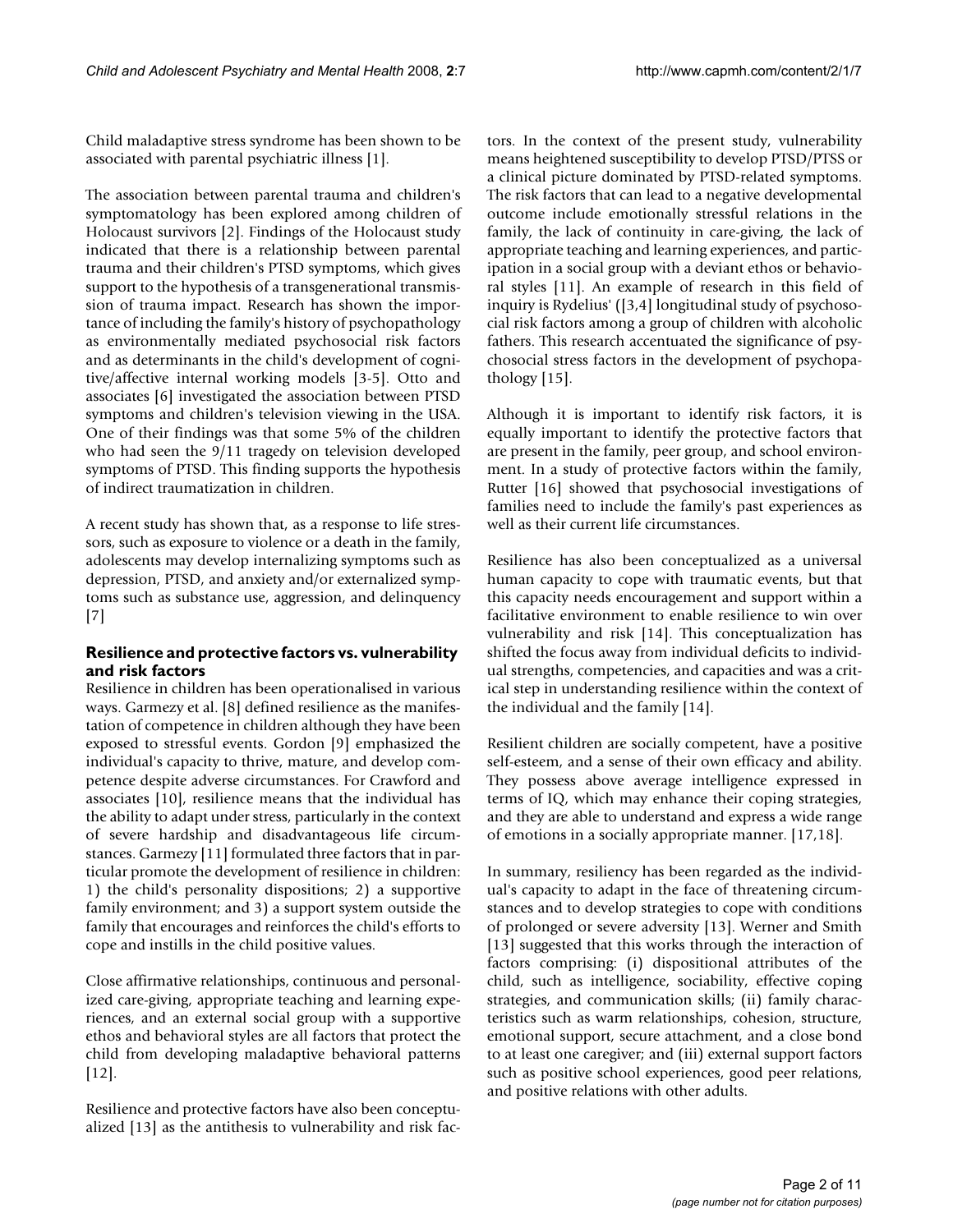# **Personality-related aspects and PTSD**

A closely related concept is hardiness. Kobasa [19] defined hardiness as a constellation of personality traits that facilitates the development of strategies for coping with stressful life events, also as an adaptive attribute based on early learned social cognition and characterized by rich and varied experiences. However, Kobasa [19] expanded the definition of hardiness to encompass *commitment*, a sense of meaning, purpose, and perseverance associated with one's existence; *control*, a sense of autonomy, endurance, and the ability to influence one's own life course; and *challenge*, the perception of change as a normal aspect of life and as an opportunity for growth (see also [20]). Bartone [21] investigated the relationship between hardiness, combat exposure, and PTSD symptoms in veterans of the Gulf War and found that the 'hardy' veterans displayed fewer PTSD symptoms. The risk of developing PTSD among the Gulf War veterans was aggravated by such factors as family instability, poor family relations in general, as well as their particular war-zone experiences [22]. Social support, i.e. the interpersonal resources that promote hardiness, was a resilience factor. Another important factor was the availability of sources of support in the environment, which further enhanced the individual's possibility to develop hardiness, decreased the likelihood of developing PTSD symptomatology, and created opportunities for developing resilience.

# **Research questions and the aim of the study**

The occurrence and absence of trauma-related psychopathology, primarily PTSD or PTSS, in the children of traumatized parents [1] raised the question of which dispositional features of the child's personality and what environmental factors were at work to explain why some children did not show PTSD-related symptoms.

The aim of the present study was to explore resiliency among children who did not develop PTSD-related symptoms despite a history of parental PTSD.

In the present study, prosocial behavior and psychological wellbeing are hypothesized as reflecting person-related attributes, which can strengthen a good to *relation to family*, which in turn functions as an environmental protective factor. An adequate self-esteem in the present study, measured by the ITIA with results according to Stanine - Scale above 5 Stanine, is assumed to facilitate the personrelated components in the concept of resilience.

Three hypotheses were formulated: (i) that *self-esteem*, including *prosocial behavior, psychological wellbeing*, and *IQ* were factors that facilitated resilience; (ii) that adequate *relation to family*, measured by ITIA, was a protective factor; and (iii) that resilient children in the traumatized parents group, i.e. children without PTSD-related symptoms, will

have higher scores on the SDQ regarding *emotionality variable* and on the *peer problems variable* than the children in the same group with PTSD-related symptoms.

# **Methods**

#### *Participants The parents and their children*

The test group (the traumatized parents group) consisted of 15 refugee families (30 parents) from Iraq (mean age 41.1), with documented torture experiences. In all but one family, both fathers and mothers had experienced torture. They were selected in accordance with the project's three inclusion criteria: (i) being subjected to severe torture for duration of at least one month; (ii) having children between 6–17 years of age; (iii) living in Sweden for at least two year before participating in the study. The participating families were recruited from the Swedish Red Cross' Centre for Tortured Refugees and the Centre for Trauma Treatment and Diagnostics in Stockholm (CTD) where they had, or were currently, receiving psychiatric/ psychotherapeutic treatment.

The traumatized parents' "Torture experiences" was used as a concept that included such aspects as forced separation from the family, near-death experiences, imprisonment, and torture. We did not differentiate between the varieties of torture acts or their outcome in terms of developing or not developing PTSD. We used the torture concept as a cumulative matrix of traumatic events which may have caused PTSD.

The comparison group (the non-traumatized parents group) consisted of 15 refugees families from Egypt, Syria and Morocco (26 parents with mean age 42.2) who had no self-reported experiences of torture or violence prior to coming to Sweden. In four of the families, due to divorce, there was only one parent living with the children, which reduced the number of parents in the study to 26. The 15 families who participated in this group were recruited from immigrant associations in the greater Stockholm area and all of them replied affirmatively to our letter of invitation to participate. All 30 families in the two groups had come to Sweden during the former regime in Iraq and before the ongoing Iraqi war.

The educational level of the parents in both groups was compared. Fourteen of the 30 parents in the test group had a senior high school, college, or university education compared with 19 of the 26 parents in the comparison group.

The families had been investigated in an earlier study to explore possible transgenerational transmission of parents' traumatic experiences to their children [1]. At the time of that study, there were 45 children in the trauma-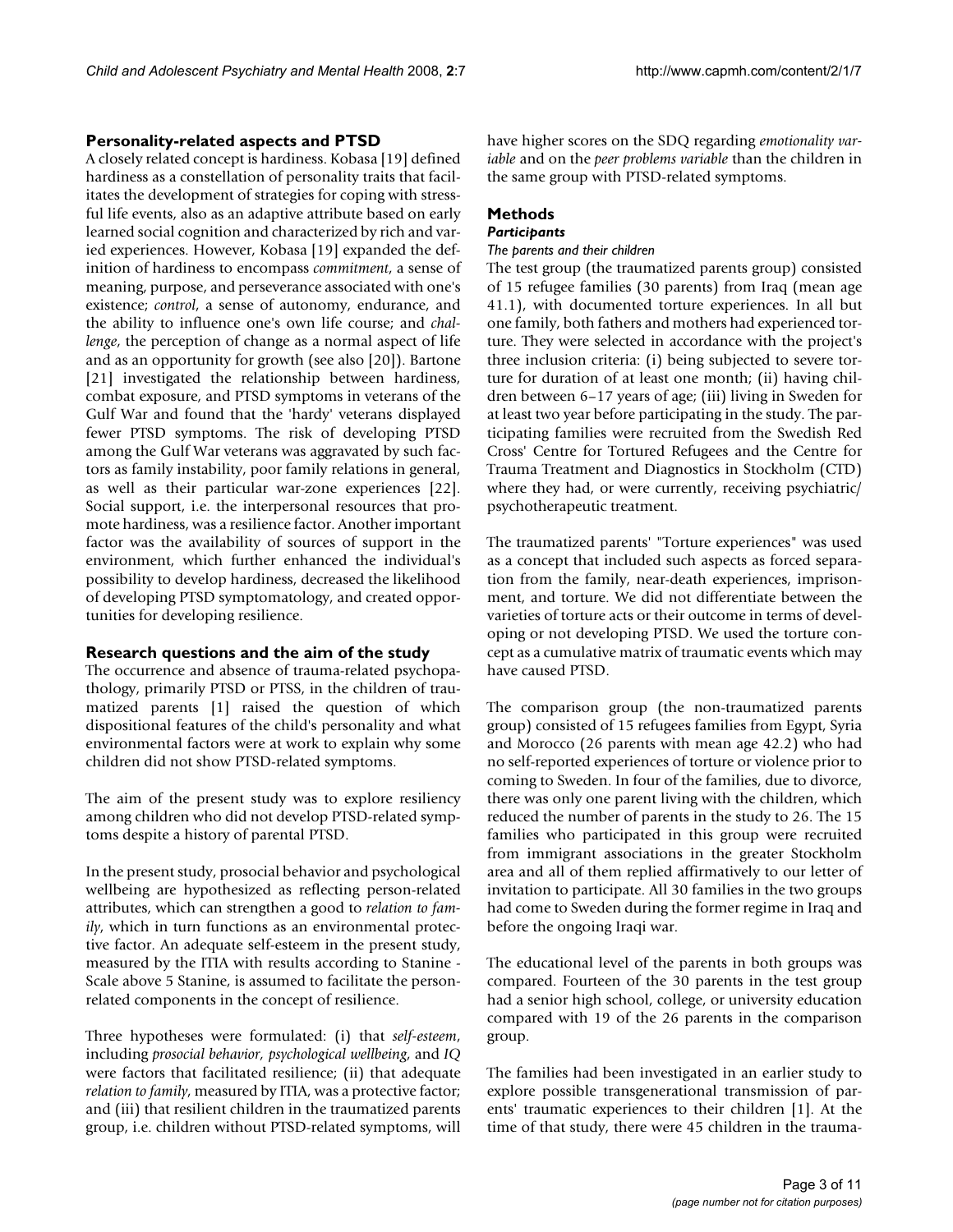tized parents group and 31 children in the non-traumatized parents group. All the children were between the ages of 6 and 17, which was the age range for inclusion in the earlier study. For the present study, the age range for inclusion was somewhat more narrow, 7–16 years. In the traumatized parents group the oldest children from the earlier study now exceeded the 6–17 years age range, which thereby excluded them from the study, while a few younger children (born in Sweden) now entered the age range. In all, this reduced the number of children in this group from 45 to 40. In the non-traumatized parents group, a similar situation change occurred. However, here younger children (born in Sweden) entered the age range for inclusion, which increased the number of children in this group from 31 to 40. The two groups of parents consisted of the same individuals in both studies.

In summary, in the present study, the total sample was 80 children, 40 girls and 40 boys, aged 7–16 years; all were of Arabic ethnicity and language. Forty of the children  $(n =$ 40, mean age 12.1, SD 2.1) belonged to the traumatized parents group and 40 ( $n = 40$ , mean age 12.5 and SD 2.2) belonged to the non-traumatized parents group. All the children in the present study were born in Sweden.

The children's inclusions criteria were: (i) refugee children of traumatized/non-traumatised parents; (ii) age between 7–16 years; and (iii) Arabic ethnicity, Arabic language; and (iv) enrolled in the regular Swedish school system

# **Instruments and measures**

In all, five instruments were used in the study:

- The revised version of the *Diagnostic Interview for Children and Adolescents* (DICA-R). This semi-structured clinical interview schedule was used to assess the presence of PTSD-related symptoms among the 80 children in the sample.

- Children's self-rating on the Post-Traumatic Stress Symptoms checklist [23,24].

- The *Wechsler Intelligence Scales for Children*, Third edition (WISC-III). The raw scores of the WISC-III measured the IQs of all 80 children with respect to VIQ (Verbal IQ), PIQ (Performance IQ), and FSIQ (Full scale IQ).

- The *'I think I Am'* (ITIA) *Questionnaire*, which is also a self-report instrument for the purpose of measuring children's self-esteem.

- Teacher ratings according to the Strengths and Difficulties Questionnaire (SDQ) [24] were used to assess children's emotional symptoms, behavioral problems, hyperactivity, and peer problems.

In summary, the children of these families were examined concerning (i) self-esteem and (ii) IQ as main factors that may influence resilience. The children's vulnerability, operationalized in terms of developing PTSD-related symptoms was examined. The children in the traumatized parents group were divided into those with PTSD-related symptoms and those without PTSD-related symptoms. Self-esteem was assessed using the children's self-reports on the *'I Think I Am' (ITIA) Questionnaire*. IQ was measured using the WISC-III. Vulnerability, expressed as PTSDrelated symptoms, was measured using the Diagnostic Interview for Children and Adolescents Revised (DICA-R) and the children's self-ratings on the Post-Traumatic Stress Symptoms checklist.

For readers outside Scandinavia, it might be appropriate to describe the ITIA instrument in more detail. The 'I think I Am' (ITIA) Questionnaire' for measuring self-esteem is a Swedish self-report scale developed and standardized on a sample of over 3,465 children between 8–16 years of age [25]. It consists of 72 items divided into five factors that measure the child's ideation about him-/herself with respect to: *physical components, skills and talents, psychological wellbeing, relation to family, relation to others;* and lastly, the child's *total score*. The child is asked to choose from among four alternatives: *'Exactly like me', 'Almost like me', 'Not quite like me'* and *'Not at all like me'*. The ITIA total composite score ranges between +144 and -144. A high score on the ITIA questionnaire indicates that the child has adequate mental health.

The theoretical basis of the ITIA questionnaire rests on the work that has been done on the concept of self-esteem [27], on measures of children's self-concept [27], and on measures of children's self-image [28]. The validity and reliability of the ITIA have been extensively investigated [29], as the ITIA is widely used in clinical settings in Sweden to investigate the psychological wellbeing of children suffering from somatic illness [30-32].

The Strengths and Difficulties Questionnaire (SDQ) [25] is available in a Swedish version. Teacher ratings of the established SDQ scales were used to assess children's resiliency/vulnerability: *emotional symptoms, behavioral problems, hyperactivity, peer problems, prosociality*, and *total difficulty*. In accordance with the on-line Swedish SDQ instructions, the following categorization was used:*"Normality," "Borderline,"* and *"Abnormality."*

# *PTSD diagnostic features in children*

The DSM-IV TR [33] outlines the essential criteria for ascertaining PTSD following exposure to extreme traumatic stressors involving direct personal experiences of the threat of death or serious injury or other threat to the individual's physical integrity, or the witnessing of these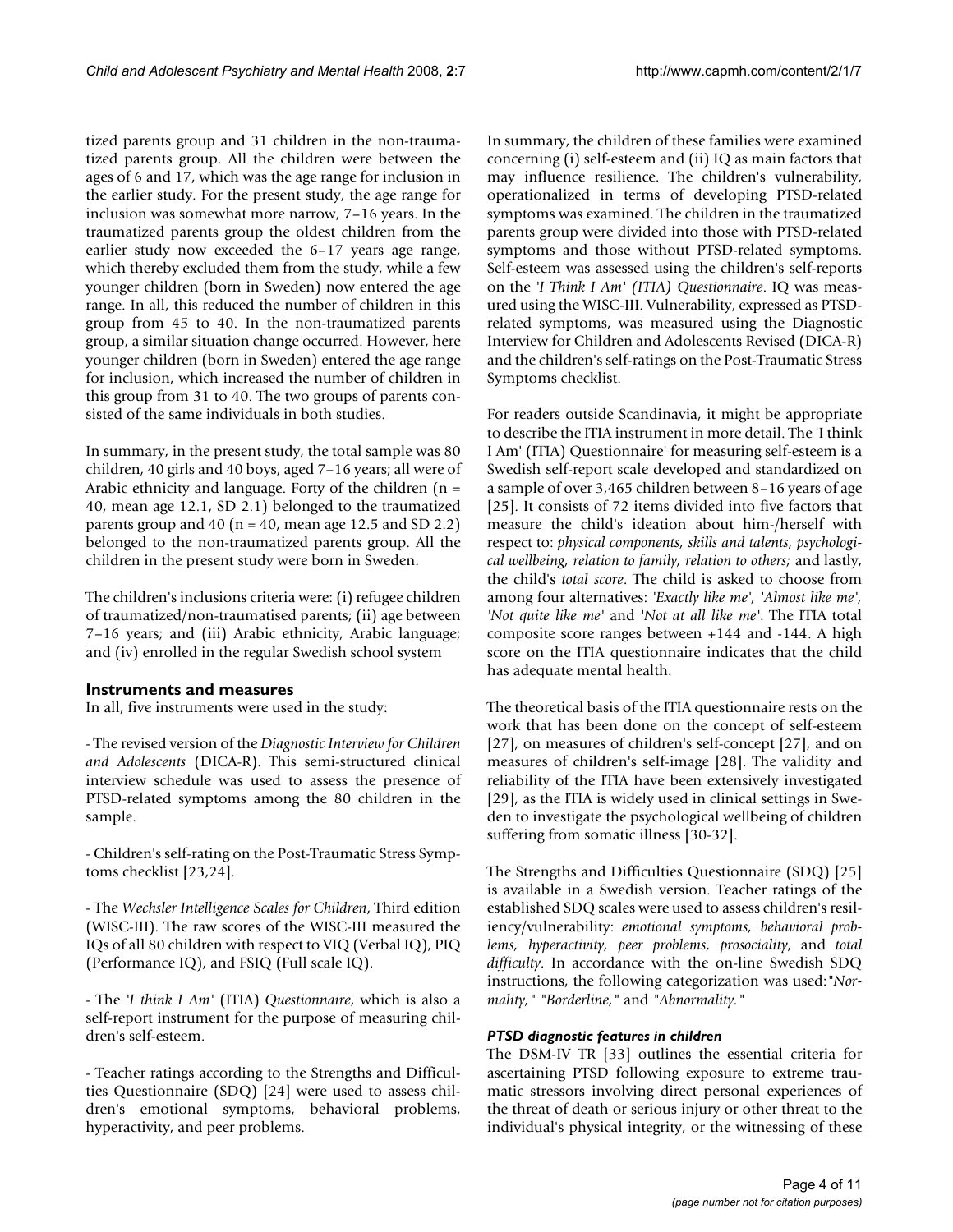threats against another person, or hearing about an unexpected or violent death of a family member or other close associate, or that the family member or other close associate has suffered serious harm or the threat of death or injury (Criterion A1). It has been shown [34] that hearing about one's parents' traumatic experiences may in itself be a contributing cause of the child's developing partial PTSD. In the present study, although there was no indication that the children themselves had experienced traumatic events, there is evidence that they knew about their parents' torture experiences as something very horrifying. In accordance to the PTSS checklist [23,24] used in the study and to assess for Criterion A1, each child in our study was asked the following question: *What is the most horrifying event you have experienced heard about*. The responses from all 40 children in the traumatized parents group were of the kind: "It was when my father was in jail under Saddam;" "When my father was captured and my mother didn't know where he was;" and "When my father was in jail and my uncle was executed and my mother was afraid everyone would be executed." To assess for Criterion A2 ("The person's response involved intense fear, helplessness, or horror; Note: In children, this may be expressed instead by disorganized or agitated behavior), the Diagnostic Interview for Children and Adolescents (DICA) was used together with the PTSS Checklist [23,24]. The PTSS checklist includes post traumatic stress symptoms in according to the DSM-classification in three symptom clusters: Re-experiencing the event (4 items), Avoidance of reminders and emotional numbness (7 items) and Hyperarousal (6 items). The results from the

open interviews and the answers to the questionnaires showed that the children's answers on the PTSD/PTSS items were all related to the parent's torture experiences which in retrospect were used to assess A2.

# **Procedure**

The parents in both groups had been assessed in an earlier study [1] regarding PTSD using a semi-structured clinical interview administered by a psychiatrist, and the H/UTQ administrated by the first author (A.D.). This was done to re-assess the psychiatric status of the parents in the traumatized group who had had clinical treatment and to assess the non-traumatized parents for PTSD/PTSS. The parents were also investigated using the *Karolinska Scales of Personality* (KSP). However, no IQ tests were performed on the parents. Because there were no histories of new parental traumatic experiences since the earlier study, no re-assessment of the parents was made for the present study.

In summary, the children's assessment for PTSD-related symptoms was made by a psychiatrist and the IQ and ITIA tests were conducted by a clinical psychologist. SDQ ratings were made by the teachers and were computed by clinicians, and, finally, the KSP questionnaires used in the earlier study were conducted by a clinical psychologist.

The study design included two steps. In Step1, all the children were first assessed using the five instruments/questionnaires described above. The possible presence of PTSD-related symptoms among the 80 children was assessed by means of the *Diagnostic Interview for Children and Adolescents* (DICA-R) and the children's self-rating on PTSS checklist. The cut-off score for posttraumatic symptoms according to DICA is > than five symptoms, besides the answer *yes* to the question of whether they had heard about horrifying events affecting their family. The rationale for using the cut-off procedure with more than five symptoms was based on the DSM-IV TR. system.

All the children were investigated using both the children's native language and the Swedish language. There was nothing in the histories of either group of children to indicate that any of them had personally experienced traumatic events such as torture, parental abuse, or domestic violence.

The raw scores of the WISC-III were used to measure VIQ (Verbal IQ), PIQ (Performance IQ), and FSIQ (Full-Scale IQ) among the whole sample. The self-rated ITIA and the WISC-III tests took three hours per child to complete and were conducted at the children's respective schools.

The children completed the ITIA questionnaire individually and their teachers, who were not informed of the purpose of the study, rated the SDQ for each child. This procedure was completed in the middle of the academic year to give the teachers time to form an objective opinion of the child.

High scores (> 5 "Stanine Scale") on the ITIA sub-scales *psychological wellbeing*, *relation to family*, and *relation to others*, together with scoring < the abnormal level on the SDQ sub-scales *prosocial behavior and peer relations* are conceptualized as environmentally moderated components that enhance the development of resilience and are assumed to reflect protective factors characterized by supportive family relationships and external social support.

Resilience was operationalized and defined in the study as the child's high scores on the 'I think I Am' (ITIA) questionnaire and as the child's low score [31] on the subscales of the Strengths and Difficulties Questionnaire (SDQ) apart from the sub-scale '*prosocial behavior,'* on which a high score is positive.

Step 2. Based on the results from the DICA-interviews, the children in each parent group were to be divided into two sub-groups, those children with PTSD-related symptoms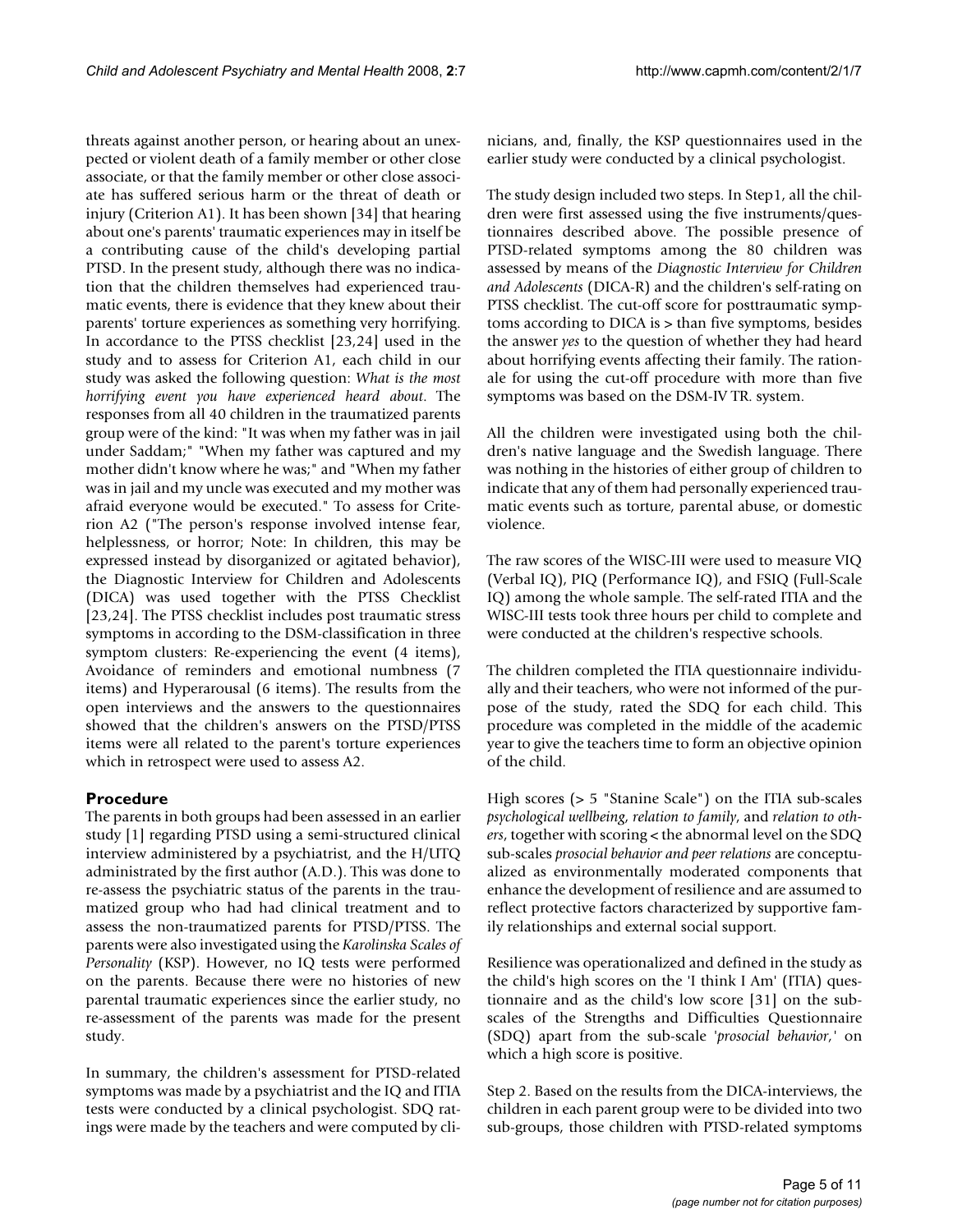and those children without PTSD-related symptoms. The results from the DICA-interviews showed, however, that none of the children in the non-traumatized parents group had PTSD/PTSS. Therefore, for the further analysis the children were divided into three groups:

1) Children in the traumatized parents group with PTSDrelated symptoms;

2) Children in the traumatized parents group without PTSD-related symptoms;

3) Children in the non-traumatized parents group (comparison group)

### **Treatment of data and statistical analysis**

For significance testing of equality of means, the Student's *t*-test was used. The chosen significance level was 0.05. Fratio for one-way ANOVA and significance (Tukey, 1%) for sub-group comparisons were computed. The Pearson correlation coefficients were used to estimate the association between PTSD symptoms and IQ variables, and to estimate the association between ITIA and SDQ variables. Significance level of 5% was chosen. The calculations were made using SPSS, version 11.0.

### **Ethical considerations**

The local ethical committee at Karolinska Hospital in Stockholm approved the study

(Dnr 97–295, 2000-06-05). All parents were informed about the purpose of the research project and that their identities would be kept anonymous throughout the whole data processing and presentation of the findings. All the participating subjects gave their informed consent and their participation was wholly voluntary.

#### **Results**

*PTSD in parents' and PTSD related symptoms in children* The parents in the whole sample (test and comparison groups) were assessed concerning PTSD. All the parents in the traumatized group, 14 mothers and 15 fathers had been assessed as having PTSD while none of the parents in the non-traumatized group had PTSD/PTSS [1].

Among the children in the traumatized parents group, 31 Ss (17 boys, mean age 12.5 years, S.D 2.0; and 14 girls, mean age 12.8, S.D. 2.5) showed PTSD-related symptoms according to DICA-R, while the remaining 9 Ss (3 boys and 6 girls) did not. Among the children in the non-traumatized parents group, no-one showed PTSD-related symptoms. A comparison by age between the children in the traumatized parents group with PTSD-related symptoms and those without PTSD-related symptoms was non-significant ( $t = 1.52$ ,  $p = \text{ns}$ ).

As described in the section on Methods and Procedure, for the further analysis the children were then divided into three groups: 1) children in the traumatized parents group with PTSD-related symptoms; 2) children in the traumatized parents group without PTSD-related symptoms; and 3) children in the non-traumatized parents group (comparison group).

### *Intelligence (IQ) and PTSD-related symptoms in both groups of children*

Pearson correlations for the whole sample between the number of PTSD-related symptoms and IQ variables showed significant negative correlations: VIQ (r = -.52; p  $<$  0.001), PIQ (r = -.44; p  $<$  0.001), FSIQ (r = -.52; p  $<$ 0.001). The children in the non-traumatized parents group had statistically significantly higher scores for VIQ, PIQ, and FSIQ than the children in the traumatized parents group, including both those with and those without PTSD/PTSS ( $p < 0.01$ ). Among the children in the traumatized parents group, those not showing PTSD-related

**Table 1: Mean scores (M) and standard deviations (SD) on Verbal IQ (VIQ), Performance IQ (PIQ) and Full Scale IQ (FSIQ) in a group of children (n= 80) divided into three subgroups: children in the traumatized parents group without PTSD-related symptoms (n = 9), children in the traumatized parents group with PTSD-related symptoms (n = 31), and children in the non-traumatized parents (n = 40). F-ratio for one-way ANOVAs (***df2.78***) and significance (Tukey 1%) for subgroup comparisons**

| IQ                        | Traumatized Non-PTSD-related symptoms A |              | Traumatized PTSD-related symptoms <b>B</b> |              | Non-Traumatized $\mathsf C$ |              |              |                  | Post-hoc test $p < 0.01$   |  |
|---------------------------|-----------------------------------------|--------------|--------------------------------------------|--------------|-----------------------------|--------------|--------------|------------------|----------------------------|--|
|                           | м                                       | SD           | M                                          | SD           | M                           | <b>SD</b>    |              | Ð                |                            |  |
| VIQ                       | 91.7                                    | 14.3         | 86.7                                       | $\mathsf{H}$ | 104.2                       | 12.4         | 18.8         | < 0.01           | $C > A$ . B                |  |
| <b>PIQ</b><br><b>FSIQ</b> | 83.4<br>86.4                            | 16.5<br>15.9 | 86.2<br>86.5                               | 13.9<br> 2.1 | 100.7<br>102.5              | 14.8<br>13.2 | 10.7<br>18.3 | < 0.01<br>< 0.01 | $C > A$ . B<br>$C > A$ . B |  |

*Note*: **A** = Children without PTSD-related symptoms in the traumatized parents group;

**C** = Children in the non-traumatized parents group.

**B** = Children with PTSD-related symptoms in the traumatized parents group;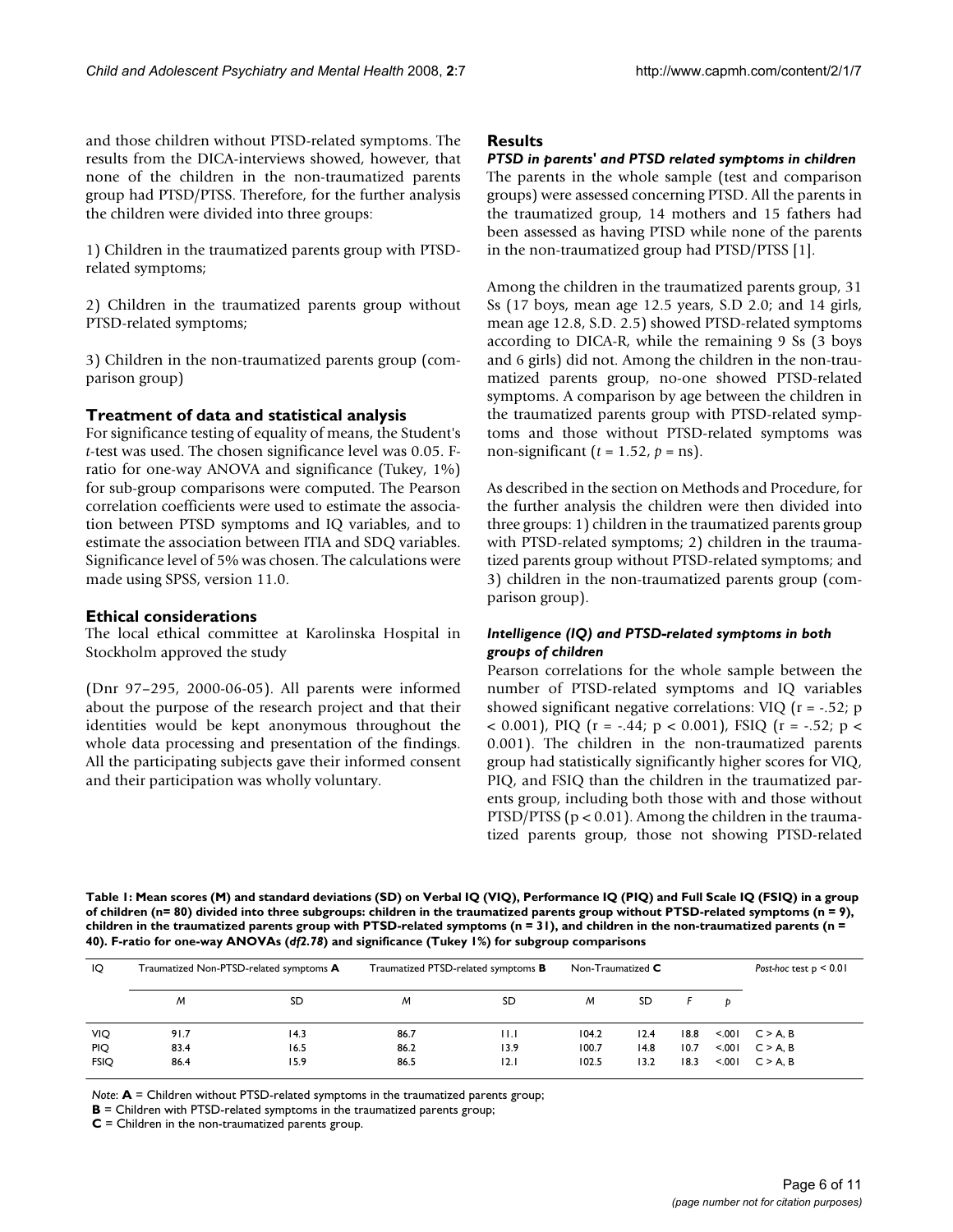symptoms had on average a VIQ of 91.7 vs. 86.7 in the group showing PTSD-related symptoms. See Table 1.

#### *Self-esteem according to ITIA and PTSD*

The children from the non-traumatized families had higher scores regarding the ITIA *psychological wellbeing* (p < 0.05) and *total score* ( $p < 0.05$ ), and a tendency to show better *relation to family* (p = 0.06) compared with the children from the traumatized families. When comparing the three sub-groups of children, those with PTSD-related symptoms and those without PTSD-related symptoms, no significant differences were found. However, children without PTSD-related symptoms had, irrespective of family background, more similar values on the sub-scale *relation to family* and total score than the children showing PTSD-related symptoms. The children not showing PTSDrelated symptoms from the traumatized families had the highest scoring on *relation to others*. See Table 2.

#### *SDQ scores and PTSD*

Children without PTSD/PTSS, irrespective of family background, had more positive scores on the SDQ sub-scales (p < 0.001). Relatively, as shown in Table 3, children without PTSD-related symptoms from traumatized families had the lowest scores on the *emotionality*; *hyperactivity*, and *peer problems* sub-scales and the highest scores on the subscale *prosocial behavior* indicating both good competence and behavior. See Table 3.

#### *Self-esteem according to ITIA, SDQ and PTSD-related symptoms*

The Pearson correlations between self-esteem (the ITIA total score) and SDQ variables for the whole sample showed a significant negative correlation between high self-esteem and low scoring (no problems) on the SDQ's *emotionality* scale  $(r = -.31; p < 0.01)$ .

### *A comparison between those children in the traumatized families with PTSD-related symptoms and those children without PTS- related symptoms*

Significant differences with respect to resilience and protective factors and in favor of the children not showing PTSD-related symptoms was found when comparing those without, as follows: *emotionality* (p < 0.01), *peer problems* (p < 0.001), *prosocial behavior* (p < 0.05), and *total score* ( $p < 0.001$ ). Furthermore, the children without PTSD-related symptoms tended to have higher scores on the sub-scales *psychological wellbeing* (p < 0.05), *total score* (p < 0.05), and *relation to family* (p < 0.06). See Table 4.

#### **Discussion**

Children of traumatized parents as an overloaded group, especially with respect to their susceptibility to developing psychiatric disorders (mainly PTSD- or PTSD-related symptoms), were the target of an earlier investigation [1]. Living with a traumatized parent is in itself a very severe and threatening circumstance. The fear of losing the parent; the fear that the parent will re-experience the lifethreatening event again even in the new country; the question of whether the parent's capacity to be '*good enough parent*' is insufficient; all this threatens the fundamental secure base which is needed for the child's adequate psychological development in terms of secure attachment.

It was noted in the earlier study, however, that some of the children did not develop PTSD/PTSS. As was also found in the Ferren study [36], these children displayed salutogenic features (freedom from PTSD/PTSS) as a consequence of their resilience which was characterized by their maintaining adequate family and peer relations.

They also displayed adequate emotionality and had a low score on the total impairment measure. The children with-

**Table 2: Mean raw scores (M) and standard deviations (SD) of ITIA conceptualized as resilience factor among children (n= 80) divided into subgroups with children in the traumatized parents group without PTSD-related symptoms (n = 9), children in the traumatized parents with PTSD-related symptoms (n = 31), and children of non-traumatized parents (n = 40).**

| <b>ITIA</b> variables      | Traumatized Non-PTSD-related<br>symptom A |      | Traumatized PTSD-related<br>symptoms <b>B</b> |      | Non-Traumatized C |      |                 |      | Post-hoc test $p <$<br>0.01 |  |
|----------------------------|-------------------------------------------|------|-----------------------------------------------|------|-------------------|------|-----------------|------|-----------------------------|--|
|                            | M                                         | SD   | M                                             | SD   | M                 | SD   | F               | Þ    |                             |  |
| Psychological<br>wellbeing | 13.8                                      | 7.9  | 9.0                                           | 8.1  | 15.1              | 7.8  | 1.1             | 0.05 | C > B                       |  |
| Physical<br>components     | 16.2                                      | 6.8  | 16.4                                          | 6.8  | 17.1              | 7.4  | 0.6             | n. s |                             |  |
| Relation to family         | 16.5                                      | 6.5  | 17.9                                          | 7.1  | 20.0              | 7.4  | 2.4             | n. s |                             |  |
| Relation to<br>others      | 13.5                                      | 5.5  | 9.9                                           | 6.6  | 13.8              | 6.8  | 0.9             | n.s  |                             |  |
| <b>ITIA Total score</b>    | 69.8                                      | 29.7 | 59.9                                          | 31.4 | 80.2              | 30.8 | $\mathsf{I}$ .4 | 0.05 | C > B                       |  |

*Note\*:* **A** = Children without PTSD-related symptoms in the traumatized parents group;

**B** = Children with PTSD-related symptoms in the traumatized parents group;

**C** = Children in the non-traumatized parents group.

*Note*<sup>\*\*:</sup> The ITIA's sub-scale "Relation to family" C > A+B, t-value 1.9; p =< 0.06 also the ITIA's "Total score" C > A+B, t-value 2.1; p < 0.05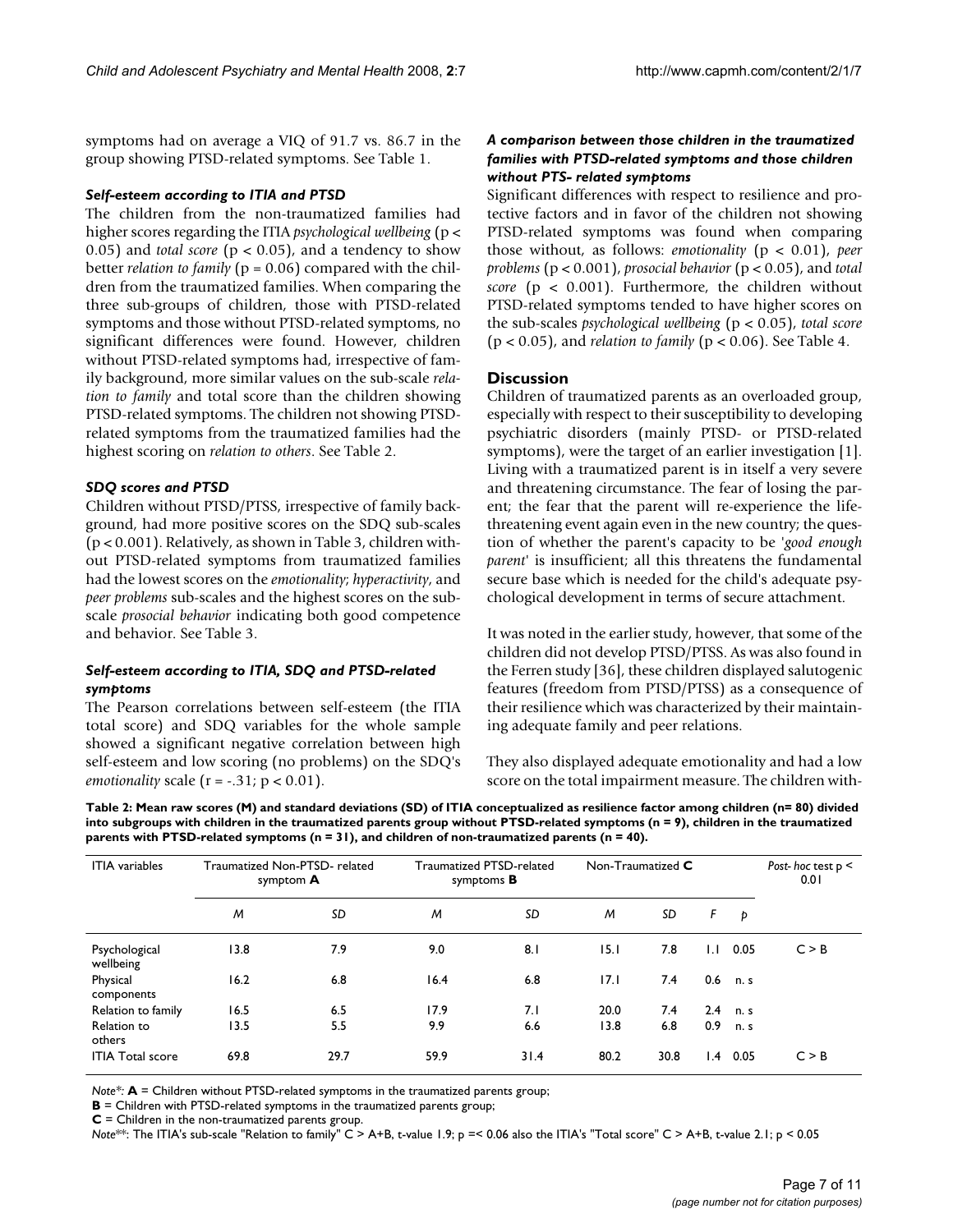| SDO.<br>variables      | Traumatized without PTSD-<br>related symptoms A |     | Traumatized with PTSD-<br>related symptoms <b>B</b> |     | Non-traumatized without<br>PTSD-related symptoms C |                  |      | Post-hoc test<br>p < 0.01 |             |
|------------------------|-------------------------------------------------|-----|-----------------------------------------------------|-----|----------------------------------------------------|------------------|------|---------------------------|-------------|
|                        | M                                               | SD. | M                                                   | SD  | M                                                  | SD               | F    | Þ                         |             |
| Emotionality           | 4.2                                             | 2.0 | 5.7                                                 | 2.3 | 2.2                                                | 2.0              | 15.3 | < 0.001                   | $C < A$ , B |
| Hyperactivity          | 5.2                                             | 2.9 | 6.6                                                 | 2.8 | 2.6                                                | 2.0              | 15.2 | < 0.01                    | $C < A$ , B |
| Peer<br>problems       | 3.9                                             | 2.0 | 4.6                                                 | 2.5 | 2.7                                                | 2.2              | 4.2  | ${}_{0.05}$               | C < B       |
| Prosocial<br>behaviour | 6.1                                             | 3.2 | 6.1                                                 | 3.6 | 7.6                                                | $\overline{1.8}$ | 3.4  | n. s.                     |             |
| SDQ Total<br>Score     | 16.6                                            | 7.7 | 20.6                                                | 7.7 | 9.1                                                | 6.1              | 19.0 | < 0.001                   | $C < B$ , A |

**Table 3: Mean raw scores (M) and standard deviations (SD) of SDQ among refugee children of traumatized parents without PTSDrelated symptoms; refugee children of traumatized parents with PTSD-related symptoms and refugee children of non-traumatized parents denoted as Non-traumatized without PTSD-related symptoms group (n= 80).**

*Note*:**A** = Children without PTSD-related symptoms in the traumatized parents group;

**B** = Children with PTSD-related symptoms in the traumatized parents group;

**C** = Children in the non-traumatized parents group.

out PTSD-related symptoms in the traumatized parents group might have hardiness as main construct in the concept of protective factors enhancing these salutogenic outcomes. Goldstein and Brooks [43], in their *Handbook of Resilience in Childhood* from 2006, wrote: "Resilience is suggested as but one of a number of constructs that protect or reduce vulnerability. Lösel, Bliesener, and Köfrel (1998) suggested that other protective factors include hardiness, adaption, adjustment, mastery, good fit between the child and the environment and buffering of the environment by important adults in the child's life" (p. 5).

The findings in the present study also support the hypothesis that there is a relationship between high self-esteem as a main factor in resilience and the development of salutogenic features. Using self-esteem (prosocial behavior together with psychological wellbeing) as an indicator of resilience and the SDQ sub-scale *peer relations* as an environmental protective factor enabled us to investigate the quality of the children's relationship to their significant others according to the ITIA scales. Another finding indicates that the child's adequate relation to his/her family (the supportive family) promoted the development of salutogenic features, even in the face of the parents' own lack of wellbeing.

Children in the traumatized parents group who displayed PTSD/PTSS scored significantly lower on the *prosocial behavior* scale – i.e. the child's capacity to manage relations with others and to be helpful – than did the children in the same group without PTSD-related symptoms. It is likely that there is a relationship between these children's low scores on the *prosocial behavior* scale and their parents' symptomatology, but much unexplained variability remains. Some of the children in this group did not develop these dysfunctional behaviors. This is in line with results obtained in a study of male subjects with a history of childhood victimization [37]. The overall findings of

**Table 4: Mean raw scores (M) and standard deviations (SD) of resilience according to ITIA and SDQ variables in children with PTSDrelated symptoms (n = 31) and without PTSD-related symptoms (n = 9) in the traumatized parents group.**

| Resilience according to ITIA and SDQ variables |                       |      |                            |      |          |         |
|------------------------------------------------|-----------------------|------|----------------------------|------|----------|---------|
|                                                | PTSD-related symptoms |      | Non-PTSD- related symptoms |      | t-values | Þ       |
|                                                | M                     | SD   | M                          | SD   |          |         |
| <b>ITIA Relation to family</b>                 | 16.8                  | 7.1  | 20.0                       | 7.4  | و. ا     | < 0.06  |
| <b>ITIA Total score</b>                        | 69.8                  | 29.7 | 80.2                       | 30.8 | l.4      | < 0.05  |
| SDO Prosocial behavior                         | 6.4                   | 3.1  | 8.0                        | 1.7  | 2.1      | < 0.05  |
| <b>SDQ Emotionality</b>                        | 4.4                   | 2.1  | 1.6                        | 1.6  | 4.2      | < 0.01  |
| SDQ Peer problems                              | 3.7                   | 1.9  | $\mathsf{L}$               | 1.2  | 5.0      | < 0.001 |
| SDQ Total Impairment score                     | 16.7                  | 6.3  | 6.0                        | 4.2  | 5.9      | < 0.001 |

*Note*: PTSD-related symptoms = Children with PTSD-related symptoms in the traumatized parents group; and Non-PTSD-related symptoms = Children without PTSD-related symptoms in the traumatized parents group.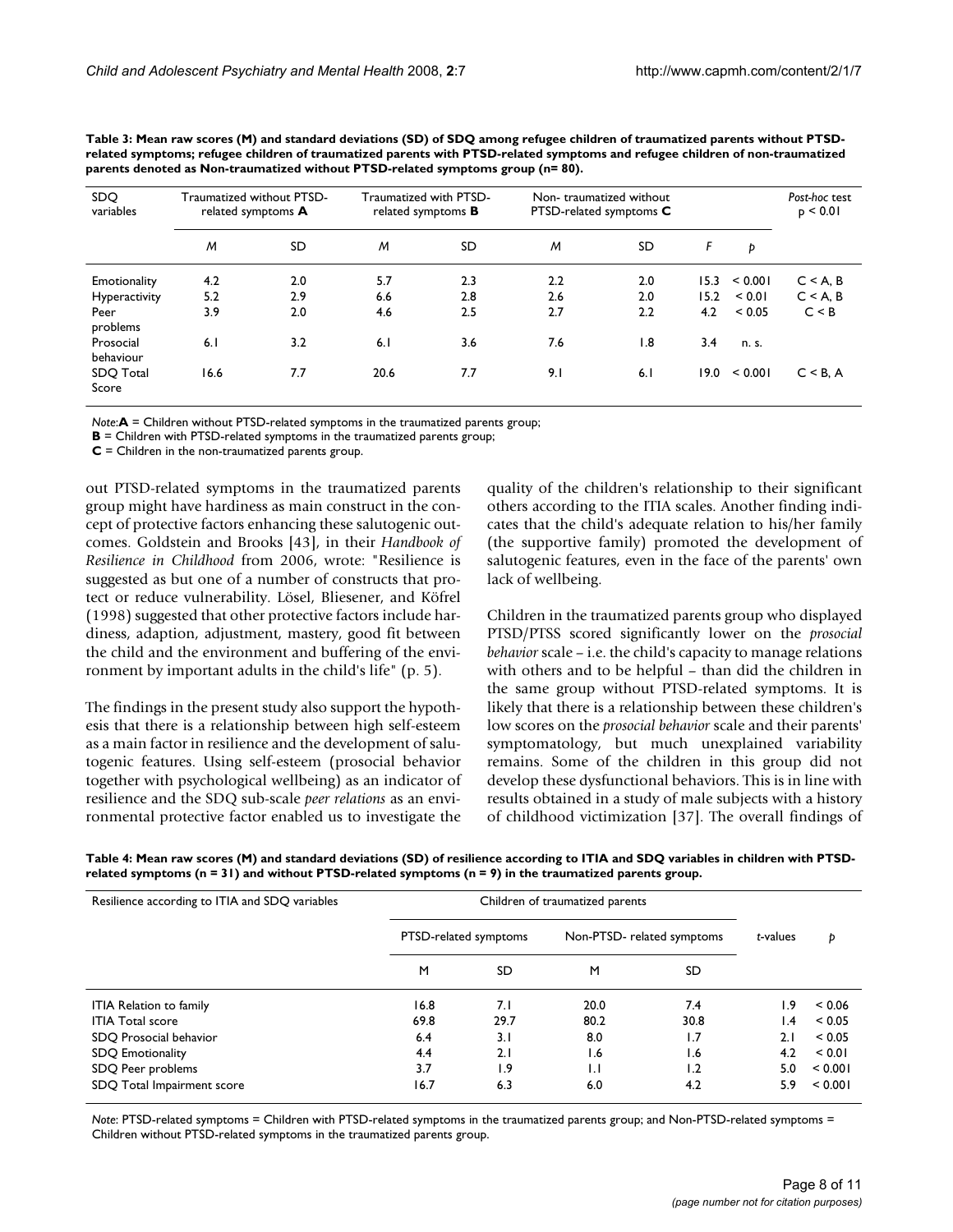the present study support the hypothesis that the presence of environmental protective factors which facilitate the children's social competence may have enhanced the development of a functional salutogenic/protective mechanism and resilience factors among children in the traumatized parents group without PTSD-related symptoms. The parents' lack of wellbeing does not seem to have affected these children's behavior.

Although the concept of salutogenesis as formulated by Antonovsky was not used in this study, the results of the psychological and physical components of the ITIA subscales were not significant despite their encompassing what Antonovsky denoted as the biological domain of salutogenesis. On the other hand, the results obtained on the SDQ sub-scales *emotionality* and *prosocial behavior* also qualified as personality attributes similar to what has been termed the psychological domain in salutogenesis [38,39]. The term salutogenesis [40-42] highlights the aspects of wellbeing rather than of pathogenesis. Antonovsky observed that some Holocaust survivors had fared relatively well despite their overwhelming negative experiences. He proposed that the core factor in salutogenesis is the individual's possession of a high sense of coherence (SOC). SOC is defined as 'a global orientation that expresses the extent to which one has a pervasive, enduring and dynamic feeling of confidence; that one's internal and external environments are predictable and that there is a high probability that things will work out as well as can be reasonably expected' [8]. SOC, which is comprised of comprehensibility, manageability, and meaningfulness, is an essential component of the individual's sense of wellbeing.

Antonovsky's interpersonal domain may be operationalised as the ITIA sub-scale *relation to family* (p < 0.06) and the SDQ's sub-scale *peer problems* (p < 0.001), as studied among children of traumatized parents. If so, the findings indicate that having a supportive family and adequate relations to others are main factors in understanding both protective factors and salutogenesis. To reiterate, further research is needed to explore the complexities of the salutogenic framework of those children in the present study who, although their parents were traumatized, did not develop PTSD-related symptoms.

The children in the non-traumatized parents group had significantly higher scores on the WISC-III with respect to VIQ, PIQ and FSIQ compared with the children in the traumatized parents group. As there was some difference referring to the educational level of the two parental groups, and as no IQ-tests were performed when investigating the parents, this result is not surprising. Although the children from the traumatized parents not showing PTSD-related symptoms showed relatively higher values

on the VIQ, our results did not support the hypothesis that IQ was a factor involved in understanding resilience in this study.

# *Limitations*

This study has several limitations. A better design would have been preferable. Although all the parents participated voluntarily, great care had to be taken when talking with the traumatized parents. It was difficult to remind them about an extremely horrifying period in their life. Most of these parents reacted with shyness and shame when telling their stories and the interview situations were very stressful. If we had been investigating resilience in relation to war experiences, we might have got other reactions, using a longitudinal design or repeated measuring at different baselines.

The selection procedure including siblings has reduced the possibility to use advanced statistical methods. Nor were the results of the study as conclusive as could be desired. PTSD assessment is a controversial issue, especially with respect to children without a self-experienced traumatic event in their life. The idea that even *hearing about* one's parents' exposure to torture or other traumatic experiences could constitute an equivalent to a traumatic event is another limitation in the study, although the children in our study had in other ways experienced the prosecution of their parents and showed a clinical picture of PTSD or similar to PTSD. Although they showed PTSD according to DSM-IV-TR and as our assessment of Criterion A2 for PTSD was based on retrospect information from open interviews and questionnaires it may be more accurate to use the term a "PTSD-like-syndrome" when describing their situation.

Although the children spoke Swedish and were attending Swedish schools, and although A.D., the first author of the study, speaks fluently Arabic, an additional limitation is that three of the test instruments – the WISC-III, the ITIA and the SDQ – were not translated into Arabic, nor were they adjusted for use with refugee children from the Middle East. In particular, the ITIA, which is an often used Swedish instrument for measuring self-esteem in the clinical study of Swedish children and adolescents, is not an international instrument. Additional studies are needed to determine whether our use of these instruments has had a negative effect on the validity of our findings. Finally, the sample size concerning children of traumatized parents who did not develop PTSD/PTSS is very small, which reduces the generalisability of our results'.

However, despite these limitations, the study does shed light on the difficulties that these children experience and children living in other traumatized families underlines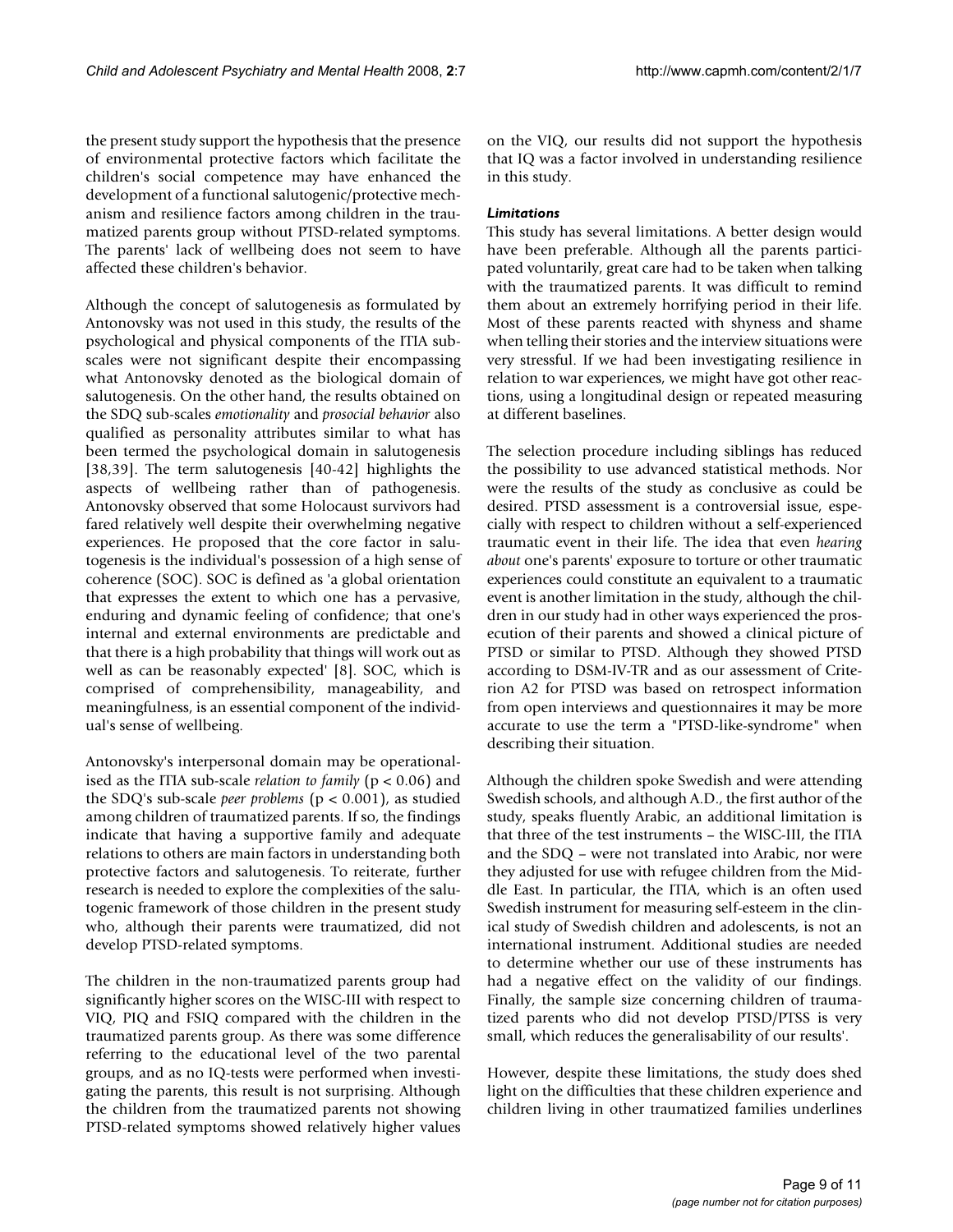the need to find means to enhance their wellbeing and that of their parents.

#### **Conclusion**

Children in the traumatized parents group displayed behavioral and cognitive impairments manifested mainly as PTSD-related symptoms [1]. However, not all the children in the traumatized parents group displayed such impairments; instead, they showed resilience. Most probably their resiliency was strengthened by the perception that their family was supportive despite the parents' impairments, and because they had good relations to their peers. The findings of the present study point at the importance of a supportive environment for enhancing refugee children's wellbeing. Further study is needed, however, to determine what assertive efforts could be made in the school environment and during the children's leisure-time to promote the development of resilience. These issues are essential in healthcare planning, especially in a preventive perspective.

#### **Authors' contributions**

A.D. outlined the preliminary design of the study, performed data collection and analysis, and drafted the manuscript. B.aK. participated in the design of the study, the statistical analysis, and the presentation of results. P.-A.R. was the scientific leader of the study, participated and advised in the study design, statistical analysis, and interpretation of results. All the authors have read and approved the final manuscript.

#### **Acknowledgements**

This study was supported partly by a research grant from the Swedish National Board of Social Welfare and Health and partly by financial support from the Stockholm County Council. The authors wish to thank the families, the children for their collaboration, as well as Noella Bickham, Stockholm University, for language editing, and Hans Arinell, Uppsala University, for statistical advice, and the Swedish National Board for Social Welfare and Health and the Stockholm County Council for their support.

#### **References**

- 1. Daud A, Skoglund E, Rydelius P-A: **Children in families of torture victims: Transgenerational transmission of parents' traumatic experiences to their children.** *International Journal of Social Welfare* 2005, **14:**23-32.
- 2. Yehuda R, Teicher MH, Seckl J, Grossman RA, Moris A, Bierer LM: **Parental Posttraumatic Stress Disorder as a Vulnerability [Factor for Low Cortisol Trait in Offspring of Holocaust Sur](http://www.ncbi.nlm.nih.gov/entrez/query.fcgi?cmd=Retrieve&db=PubMed&dopt=Abstract&list_uids=17768269)[vivors.](http://www.ncbi.nlm.nih.gov/entrez/query.fcgi?cmd=Retrieve&db=PubMed&dopt=Abstract&list_uids=17768269)** *Archives of General Psychiatry* 2007, **64:**1040-1048.
- 3. Rydelius P-A: **Children of alcoholic fathers, their social adjustment and their health status over 20 years.** *Acta Paediatrica Scandinavica* 1981.
- Rydelius P-A: Children of alcoholic parents: at risk to experi**ence violence and to develop violent behaviour.** In *Children and Violence* Edited by: Chiland C, Young JG. London: Jason Aronson Inc; 1994:72-90.
- 5. Dumont M, Provost MA: **Resilience in Adolescents: Protective Role of Social Support, Coping Strategies, Self-Esteem, and Social Activities on Experience of Stress and Depression.** *Journal of Youth and Adolescence* 1999, **28(3):**343-363.
- 6. Otto MW, Henin A, Hirshfeld-Becker D, Pollack MH, Beiderman J, Rosenbaum JF: **[Posttraumatic stress disorder symptoms fol-](http://www.ncbi.nlm.nih.gov/entrez/query.fcgi?cmd=Retrieve&db=PubMed&dopt=Abstract&list_uids=17276653)**

**[lowing media Exposure to tragic events: Impact of 9/11 on](http://www.ncbi.nlm.nih.gov/entrez/query.fcgi?cmd=Retrieve&db=PubMed&dopt=Abstract&list_uids=17276653) [children at risk for anxiety disorders.](http://www.ncbi.nlm.nih.gov/entrez/query.fcgi?cmd=Retrieve&db=PubMed&dopt=Abstract&list_uids=17276653)** *Journal of Anxiety Disorders* 2007, **21:**888-902.

- 7. Hieu MN, Thao NL: **Stressful Life Events, Culture, and Violence.** *Journal of Immigrant Health* 2007, **9:**75-84.
- 8. Garmezy N, Masten AS, Tellegen A: **[The study of stress and com](http://www.ncbi.nlm.nih.gov/entrez/query.fcgi?cmd=Retrieve&db=PubMed&dopt=Abstract&list_uids=6705637)[petence in children: A building block for developmental psy](http://www.ncbi.nlm.nih.gov/entrez/query.fcgi?cmd=Retrieve&db=PubMed&dopt=Abstract&list_uids=6705637)[chopathology.](http://www.ncbi.nlm.nih.gov/entrez/query.fcgi?cmd=Retrieve&db=PubMed&dopt=Abstract&list_uids=6705637)** *Child Development* 1984, **55:**97-111.
- 9. Gordon KA: **The self-concept and motivational patterns of resilient Africa American high school students.** *Journal of Black Psychology* 1995, **21:**239-255.
- 10. Crawford E, Wright MO, Masten A: **Resilience and spirituality in youth.** In *The handbook of spiritual development in childhood and adolescence* Edited by: Roehlkepartain EC, King PE, Wagener L, Benson PL. Thousand Oaks, CA: Sage; 2005:355-370.
- 11. Garmezy N: **[Stress, competence, and development: Continu](http://www.ncbi.nlm.nih.gov/entrez/query.fcgi?cmd=Retrieve&db=PubMed&dopt=Abstract&list_uids=3296774)ities in the study of schizophrenic adults, children vulnerable [to psychopathology, and the search for stress-resistant chil](http://www.ncbi.nlm.nih.gov/entrez/query.fcgi?cmd=Retrieve&db=PubMed&dopt=Abstract&list_uids=3296774)[dren.](http://www.ncbi.nlm.nih.gov/entrez/query.fcgi?cmd=Retrieve&db=PubMed&dopt=Abstract&list_uids=3296774)** *American Journal of Orthopsychiatry* 1987, **57(2):**159-174.
- 12. Rutter M, Pickles A, Murray R, Eaves L: **[Testing hypotheses on](http://www.ncbi.nlm.nih.gov/entrez/query.fcgi?cmd=Retrieve&db=PubMed&dopt=Abstract&list_uids=11393298) [specific Environmental causal effects on behavior.](http://www.ncbi.nlm.nih.gov/entrez/query.fcgi?cmd=Retrieve&db=PubMed&dopt=Abstract&list_uids=11393298)** *Psychological Bulletin* 2001, **127:**291-324.
- 13. Werner EE, Smith RS: *Overcoming the Odds: High Risk Children from Birth to Adulthood* New York: Cornell University Press; 1992.
- 14. Brooks R: **[Children at risk: Fostering resilience and hope.](http://www.ncbi.nlm.nih.gov/entrez/query.fcgi?cmd=Retrieve&db=PubMed&dopt=Abstract&list_uids=7847570)** *American Journal of Orthopsychiatry* 1994, **64(4):**545-553.
- 15. Sandberg S, Rutter M, Pickles A, McGuinness D, Angold A: **Do highthreat life events really provoke the onset of psychiatric disorder in children?** *Journal of Child Psychology and Pyschiatry* 2001, **42(4):**523-532.
- 16. Rutter M, Giller H, Hagell A: *Antisocial Behavior by Young People* New York & London: Cambridge University Press; 1998.
- 17. Aldwin C: *Stress, coping and development: An integrative perspective* The Guilford Press, New York; 1994.
- 18. Grotberg E: *Tapping your inner strength: How to find the resilience to deal with anything* New Harbinger Inc, Oakland, CA; 1999.
- 19. Kobasa SC: **Stressful life events, personality, and health: an inquiry into hardiness.** *Journal of Personality and Social Psychology* 1979, **37(1):**1-11.
- 20. Kliewer W, Sandier IN: **[Locus of Control and Self-Esteem as](http://www.ncbi.nlm.nih.gov/entrez/query.fcgi?cmd=Retrieve&db=PubMed&dopt=Abstract&list_uids=1527280) [Moderators of Stressor-Symptom Relations in Children and](http://www.ncbi.nlm.nih.gov/entrez/query.fcgi?cmd=Retrieve&db=PubMed&dopt=Abstract&list_uids=1527280) Adolescents.** Journal of Abnormal Child Psychology 1992, **[Adolescents.](http://www.ncbi.nlm.nih.gov/entrez/query.fcgi?cmd=Retrieve&db=PubMed&dopt=Abstract&list_uids=1527280)** *Journal of Abnormal Child Psychology* 1992, **20(4):**393-413.
- 21. Bartone PT: **Hardiness protects against war-related stress in army reserve forces.** *Consulting Psychology Journal: Practise and Research* 1999, **51:**72-82.
- 22. King DW, King LA, Foy W, Keane TM, Fairbank JA: **[Post-traumatic](http://www.ncbi.nlm.nih.gov/entrez/query.fcgi?cmd=Retrieve&db=PubMed&dopt=Abstract&list_uids=10067002) Stress Disorder in a national sample of female and male [Vietnam veterans. Risk factors, war-zone stressors, and](http://www.ncbi.nlm.nih.gov/entrez/query.fcgi?cmd=Retrieve&db=PubMed&dopt=Abstract&list_uids=10067002) [resilience- recovery variables.](http://www.ncbi.nlm.nih.gov/entrez/query.fcgi?cmd=Retrieve&db=PubMed&dopt=Abstract&list_uids=10067002)** *Journal of Abnormal Psychology* 1999, **108:**164-170.
- 23. Ahmad A: **Childhood Trauma and Posttraumatic Stress Disorder. A developmental and Cross-Cultural Approach.** *PhD thesis No. 874. A Comprehensive Summary of Uppsala Dissertations from the Faculty of Medicine* 1999.
- 24. Ahmad A, Sundelin-Wahlsten V, Sofi MA, Qahar JA, von Knorring AL: **[Reliability and validity of a child-specific cross-cultural instru](http://www.ncbi.nlm.nih.gov/entrez/query.fcgi?cmd=Retrieve&db=PubMed&dopt=Abstract&list_uids=11202104)[ment for assessing posttraumatic stress disorder.](http://www.ncbi.nlm.nih.gov/entrez/query.fcgi?cmd=Retrieve&db=PubMed&dopt=Abstract&list_uids=11202104)** *Eur Child Adolesc Psychiatry* 2000, **9(4):**285-94.
- 25. Goodman R: **Psychometric Properties of the Strengths and Difficulties Questionnaire.** *Journal of the American Academy of Child and Adolescent Psychiatry* 2001, **40:**1337-1345.
- 26. Brigerstam P: **Som jag ser mig själv en metod för studiet av äldre personers självvärdering.** *(As I see myself – a method for studying older people's self-assessment). Manual. Gerontologiskt centrum* 1992. B-rapportVI: 2
- 27. Coppersmith S: *The antecedents of self-esteem* Freeman W.H; 1967.
- Piers E: The Piers-Harris children's self concept scale. In *Research Monograph 1* Nashville, Tennessee: Counselor Recordings and Tests; 1977.
- 29. Rosenberg M: *Society and the adolescent self-image* New Jersey: Princeton University Press; 1965.
- 30. Ouvinen-Birgerstam P: *Jag tycker jag är. [I Think I Am]* Stockholm: Psykologi-Förlaget; 1985.
- 31. Abd-el-Gawad G, Abrahamsson K, Hellström AL, Hjalmas K, Hanson E: **Health related quality of life after 5–12 years of continent**